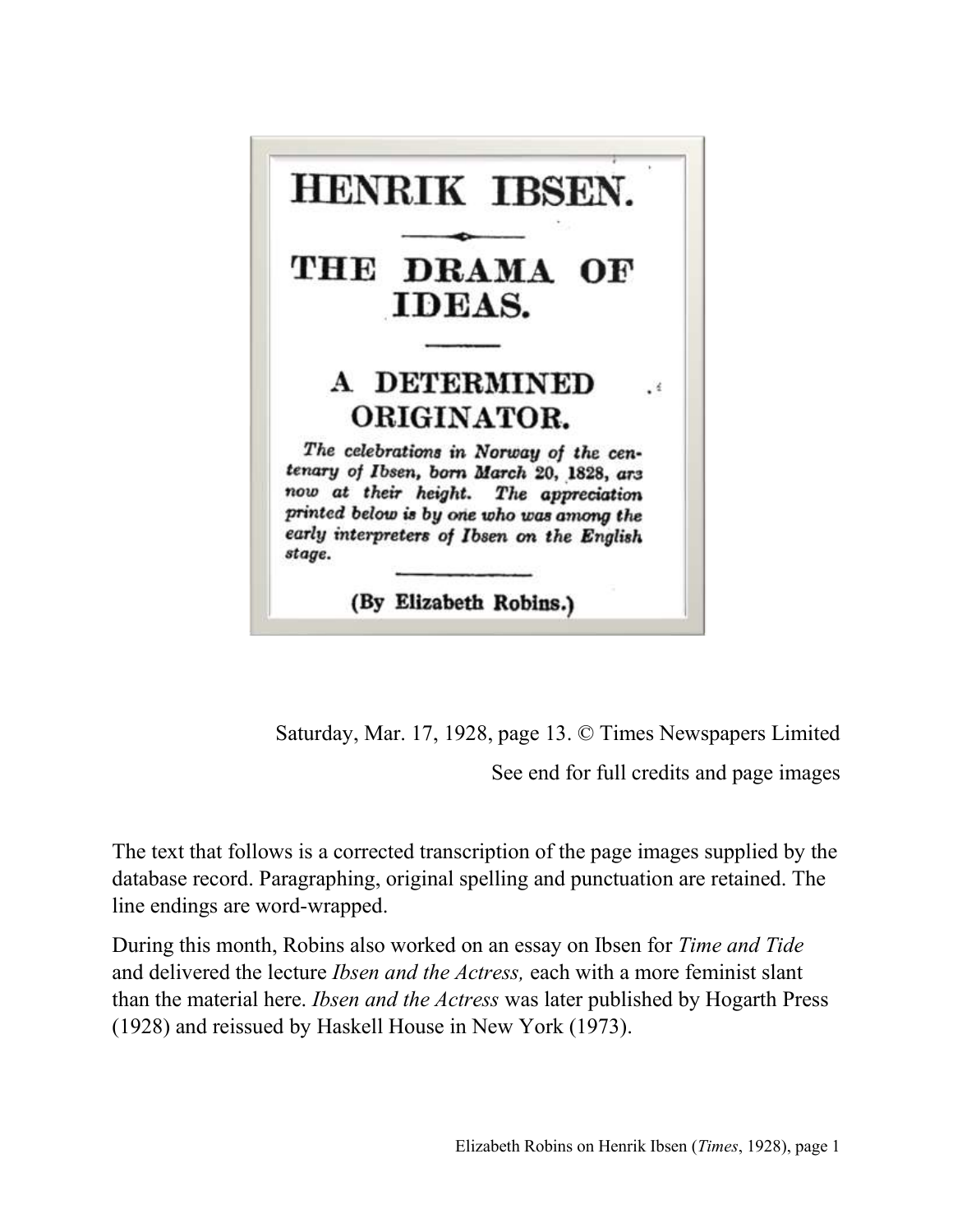# HENRIK IBSEN.

― ―

# THE DRAMA OF IDEAS.

#### A DETERMINED

― ―

#### ORIGINATOR.

*The celebrations in Norway of the centenary of Ibsen, born March 20, 1828, are now at their height. The appreciation printed below is by one who was among the early interpreters of Ibsen on the English stage.*

(By Elizabeth Robins.)

―――

The venerable custom of looking down upon the art of the stage was more honoured up to the 'nineties than it has been since. To say that any one person was responsible for the change would be to put the cart before the horse. The theatre has too great a part to play in civilization for that old attitude--part fear, part contempt- -to endure. The one person most responsible for the more enlightened attitude of to-day is beyond doubt the man who was born in the small Norwegian town of Skien just 100 years ago. The noise of the conflict created by Henrik Ibsen's plays has long died out. His influence, whether realized or not, is a part of the inheritance of all who concern themselves with the art of the theatre.

If it is interesting to know what goes to the making of a master-dramatist, it may be well to consider some of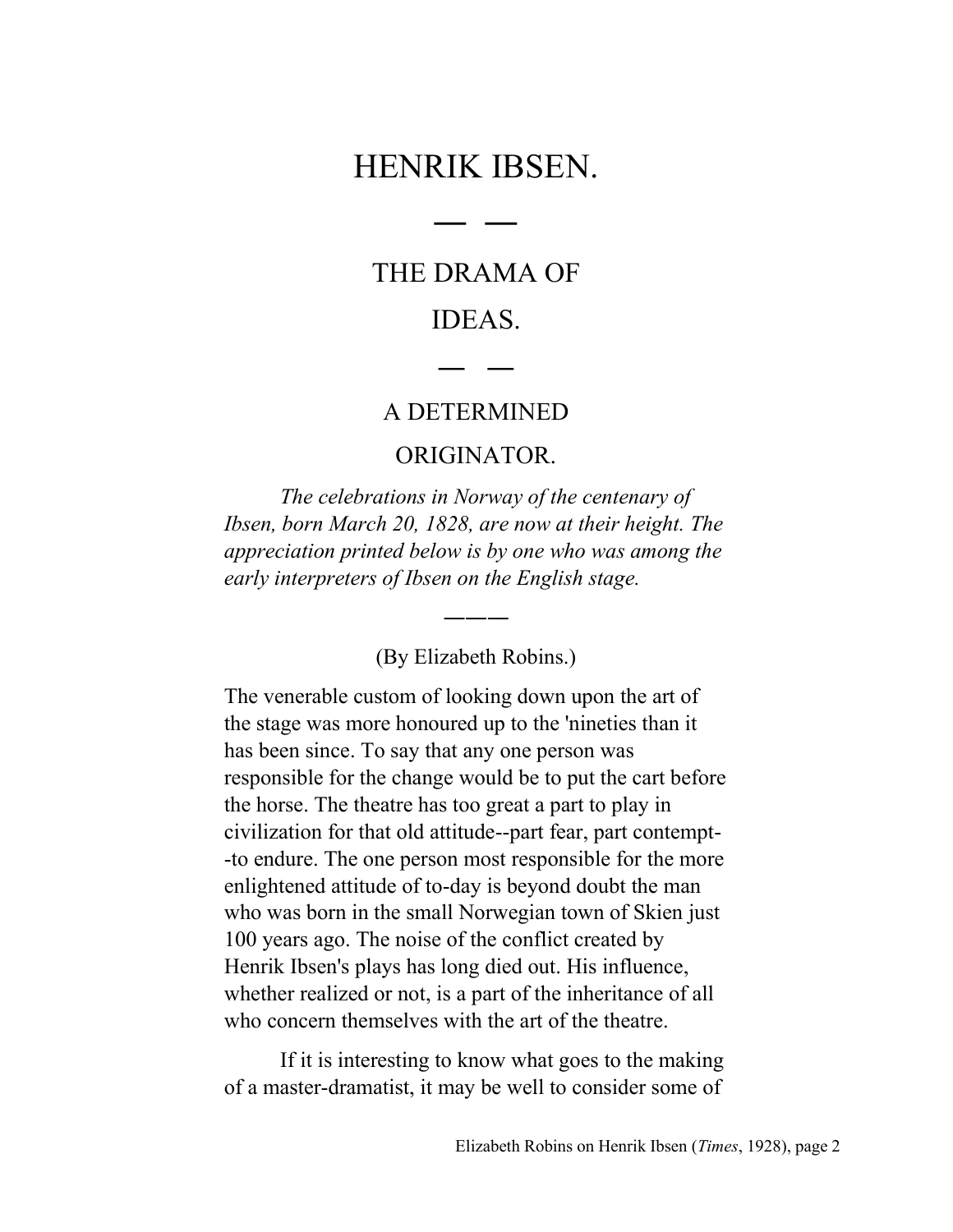the influences that went to the making of Ibsen. Apart from what he brought into the world with him, the main factors in his shaping were the two that ministered to that passionate interest of his in the connexion between human character and fate. The first factor to serve this end was the stimulating variety in his own outward conditions. The second was the fostered intensity of his intellectual life. The variety included much of the schooling called hardship, followed none too soon by success, material ease, and honour.

A good deal of sympathy has been lavished on the conditions of Ibsen's early life by those who think that, in any sense serviceable to art, variety of experience is out of question in a small provincial town. Such critics are under the same type of illusion as those who limited the word tragedy to the fortunes of kings.

A boy born into a family of ample means who at the age of eight sees poverty close round his people, sees a large cheerful house opposite a fine old church exchanged for a derelict farm in the country, has very early an unforgettable basis for observation and comparison. The child Ibsen's devotion to drawing and painting seemed to indicate his one talent; but for people whose problem, now, was how to get bread there was no question of spending money in cultivating a *brodlose Kunst*.

### APOTHECARY OF GRIMSTAD.

If, as Ibsen believed, knowledge of human nature is the dramatist's capital, few schools could better the range and variety of knowledge offered by the necessity of supporting oneself from the age of 14. For the next six years "one of the acutest brains in Europe," as Sir Edmund Gosse says, served first as apprentice and later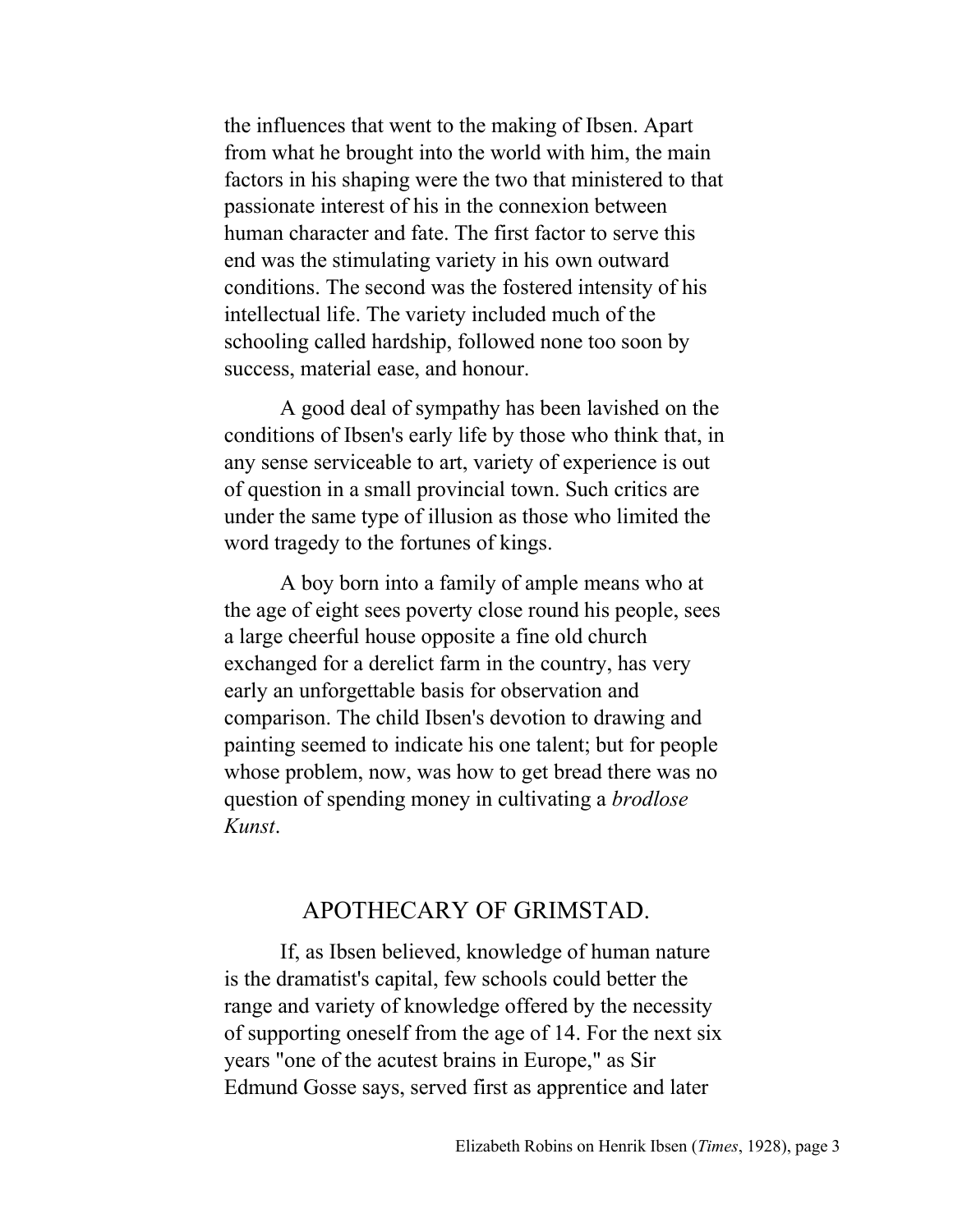as assistant to the apothecary of Grimstad. To suppose this post was one of hopeless dullness would be to lose sight of the fact that little can come to the artist's mill- specially the mill, of an artist in embryo--that is not grist. Since young Ibsen could not afford to study painting he would study drugs and dispensing, with a view to being a doctor one of these days. Some of his profoundest writing bears impress of this early ambition. He stole hours from shop work to study for his matriculation at the University of Christiania, and he stole glowing moments from both to try his 'prentice hand at verse. Soon he was writing poetry that his countrymen have not let die.

Some of his ephemeral rhyming made very early a dangerous reputation for him. From the stage box of the apothecary's shop young Ibsen was looking on, with piercing precision, at the humours and hypocrisies of his fellow-townsmen. While he was still a boy of school age he was already writing lampoons and drawing caricatures of leading citizens.

All this, with some experience of falling in love, and his first essay in play-writing does not adequately represent the variety or the fullness of his early youth. Evidence of this is everywhere present in his later work. By far the greater part of his most productive life he was to live in foreign lands, hardly seeing his native country. With a single exception, the Norwegian scene and Norwegian character were to be his unchanging theme. Yet during the formative years, while he was laying the foundations of this future capital, his poverty was so great that the books he refused to do without could be bought only by stern economy in food and clothes--and Ibsen had a liking for good clothes, even for decorations, orders, &c., which he later defended with spirit. For six years at Grimstad he lived in a garret, "learning," as he says, "the psychology of rebellion out of his own heart."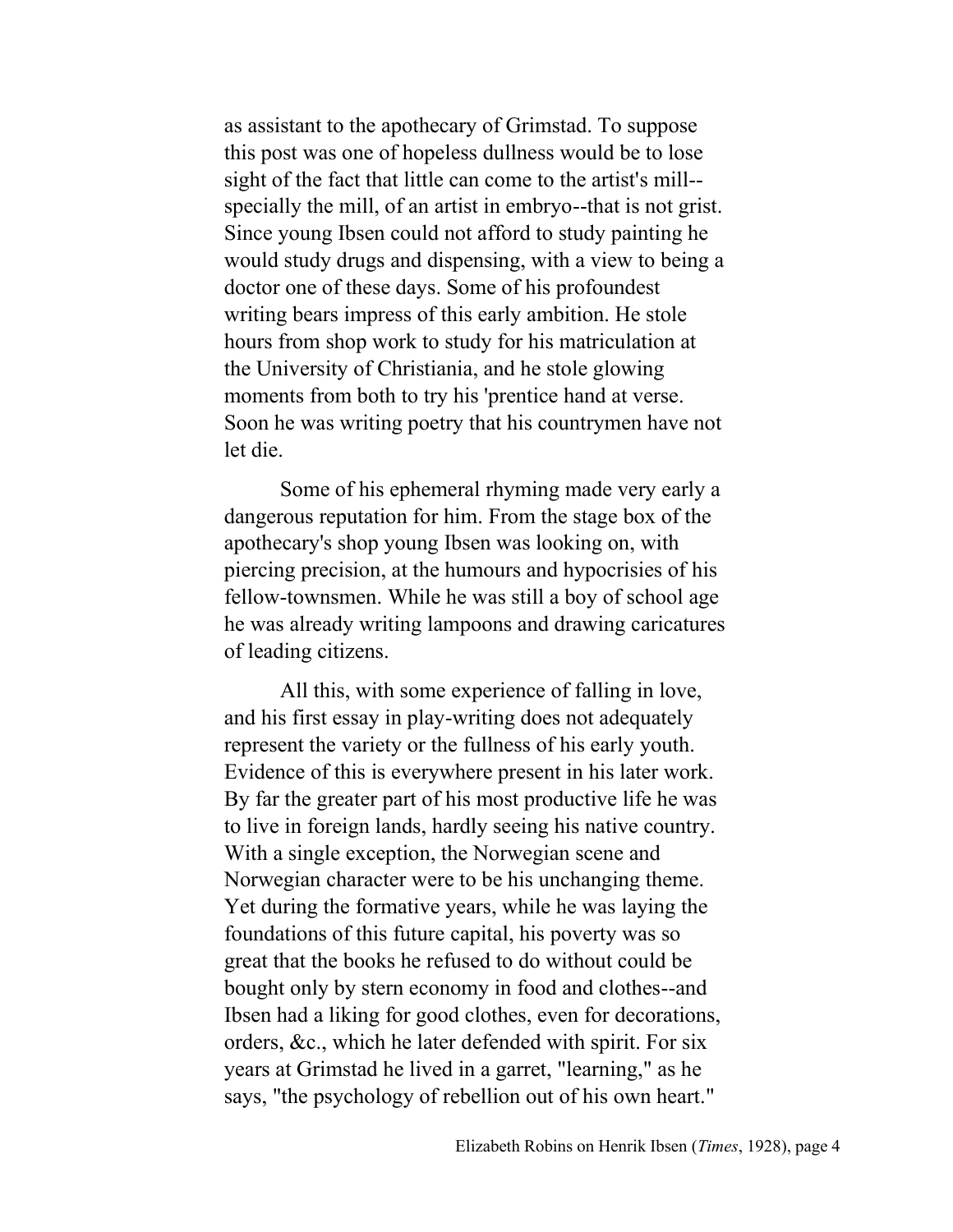Even if he had not told us that his mind and character were deeply affected by the stir of political unrest in Europe, Ibsen would have been called a child of '48. His play of this period, *Cataline*--far cry as it seems from the public events of Ibsen's youth on the one hand, and on the other from the subject-matter of *A Doll's House* and *Ghosts*--represented his reaction to midcentury Radicalism. From one stage of his development to another he was to be seized by the struggling thoughts of his age and made their mouthpiece.

#### THE NATIONAL THEATRE.

His later plays were epoch-marking and epochmaking, because, in addition to being a master builder of the dramatic form, Ibsen had been thinking with clearness and intensity about the life of his time. In face of bitter misunderstandings with the few friends he had come to value, he succeeded in making his intellectual participation in public affairs an outlet for his genius, instead of a blind alley of anger and helplessness. Nothing could divert him from his special business of poet-dramatist holding up a mirror to the age. He knew he could do this only through the theatre. But the theatre for such an enterprise as his did not yet exist. So potent an influence in the modern theatre as Mr. Bernard Shaw at one time believed that the "new theatre" (the theatre which we, like the Ibsen of 80 years ago, are still looking for) "will never exist till there is a sufficient supply of masterpieces." . . . "It is the drama that makes the theatre," Mr. Shaw said years ago, "and not the theatre the drama."

Had this been the view of his own time adopted by the famous Norwegian musician, Ole Bull, we might never have heard Henrik Ibsen's name. Ole Bull believed that a national theatre must be actively, hopefully *there*,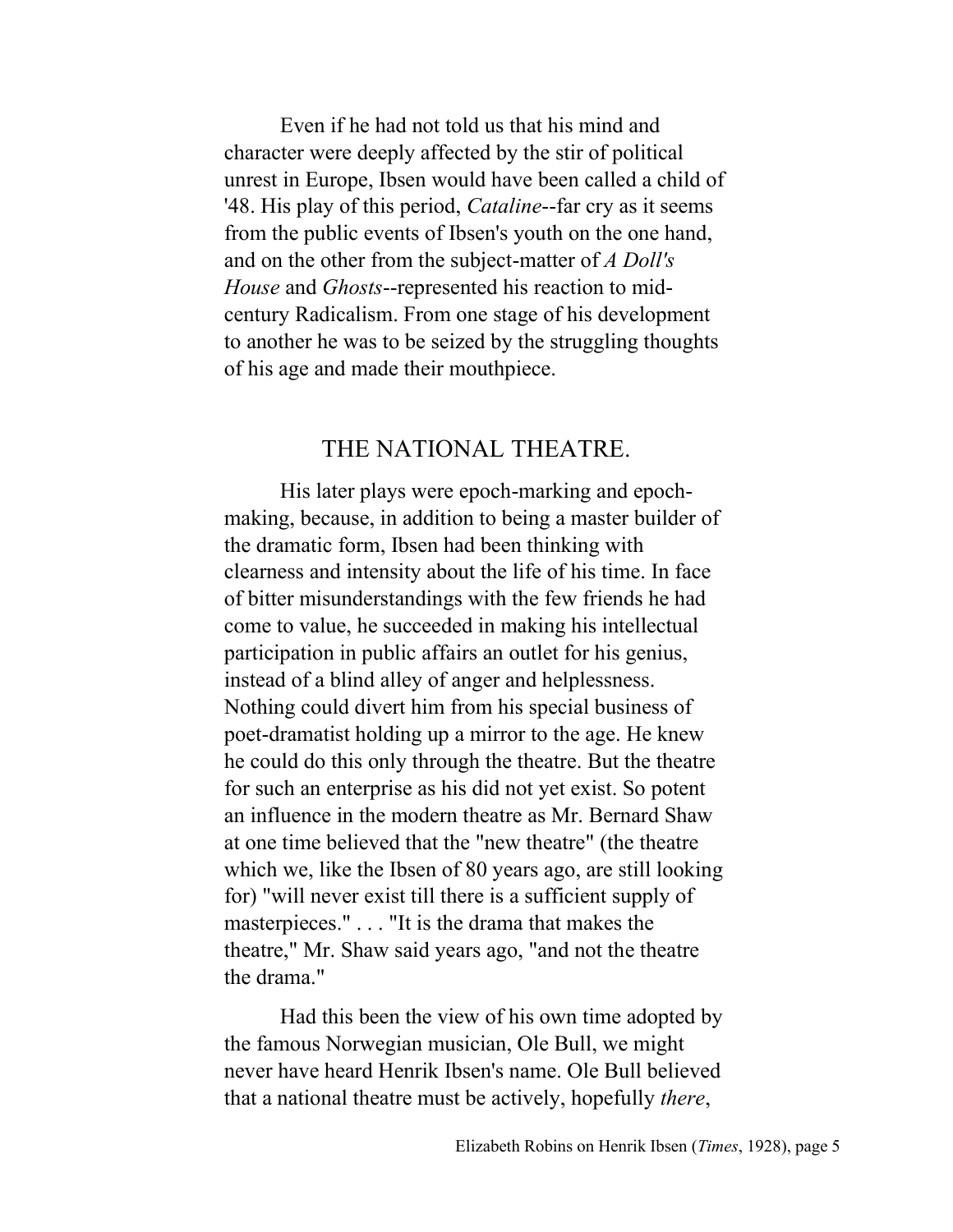before the dramatist, however great in possibility, can begin to go to school--let alone produce masterpieces. Certainly Ole Bull was responsible for the beginnings of such a theatre in Norway in 1850. When it was one year old he engaged Henrik Ibsen, "to assist the theatre as dramatic author."

Ibsen was twenty-three. He had written one long play (refused alike by the Danish Theatre and by publishers in general), and a one-act imitation of *Oehlenschläger*, which had been played three times. Neither of these has been considered worth republishing in his collected works. But the infant National Theatre of Norway, poor as it was, presently found means to educate its dramatist. Young Ibsen was allowed to go abroad to study the art of theatrical production, on the understanding that he was to fit himself to add stagemanagement to the duties of his post at home. The account of Ibsen's interpretation of his mission deserves a place in theatrical history, and deserves--for the sake of its practical instructiveness and tonic spirit—a place in the counsels of any national theatre of the future.

He sees every possible play in French, German, Danish, and English. He goes thoroughly into the question of stage machinery, of scene painting, dancing, the terms offered to dancers by other theatres, the collection of music for his theatre at home and of books on costume. He considers it his business to make acquaintance with "everything of artistic interest."

## A CLEAR PURPOSE.

One would think it must be difficult, for a modern who cares about the function of the theatre, not to respond to the greatness of Ibsen's caring. Yet few who talk of him to-day know that the man who wanted more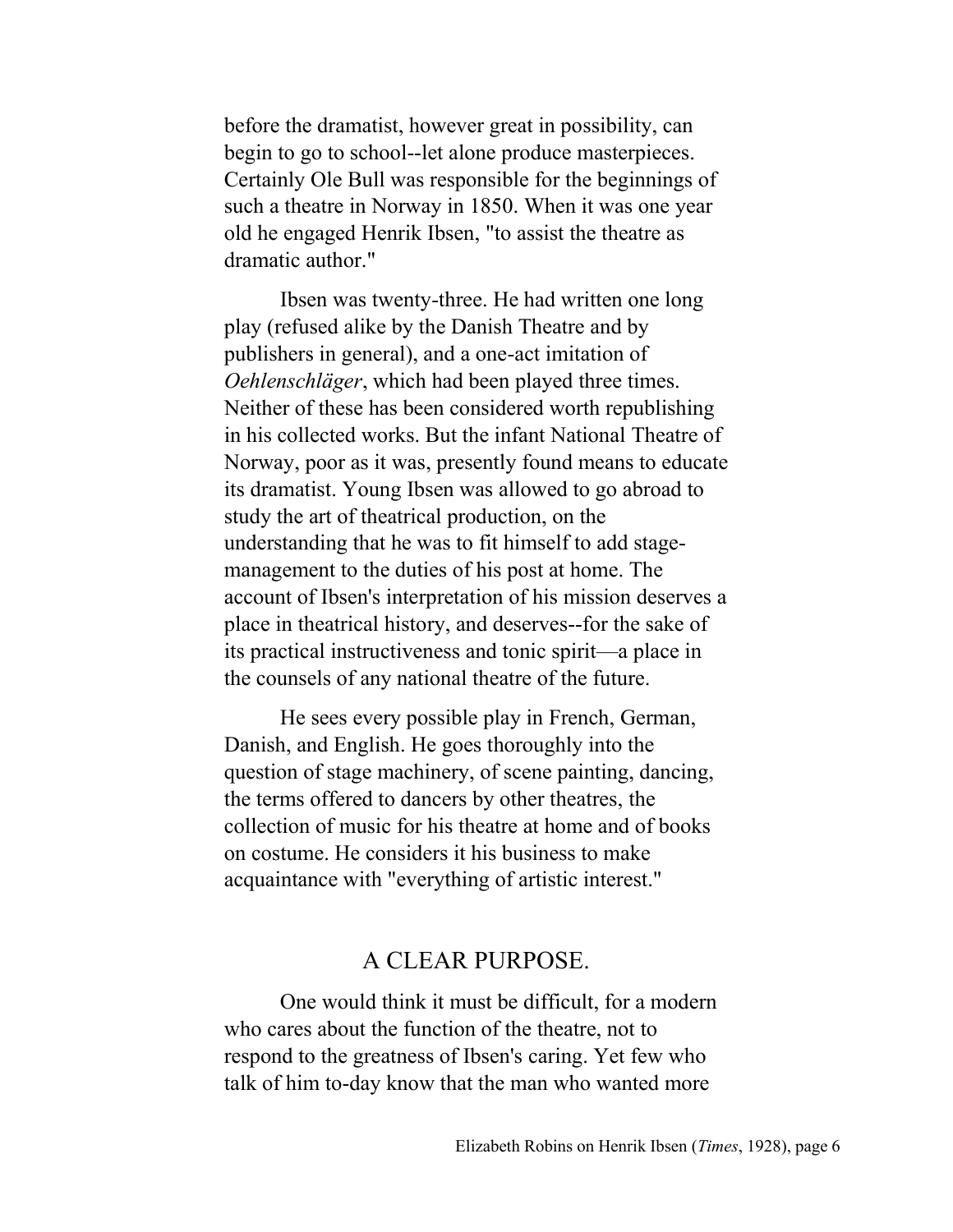than anything else on earth to write his own plays and get them acted devoted so many of what are called the best years of life to producing other people's plays and laying the foundations of a rational theatre.

Ibsen knew a rational theatre was impossible until it should be fit to give original talent opportunity for growth. He knew the theatre should be not only a source of refreshment and be common pleasure, but of uncommon pleasure too; a stimulus to all the arts, perhaps, above all, a clearing-house of ideas.

He had spent nine precious years in the practical work of theatrical management when he again petitionedthe Norwegian Government this time-for a grant that he might visit London, Paris, &c., to study dramatic art and literature. He was taking this step, as he said, "after ten years of literary activity," and very significantly adds: "also whilst preparing for the same."

Anyone who is under the temptation to think this an evidence of modesty rather than of intelligence need only remember Ibsen's. adamantine refusal to accept suggestion of change in either his ideas or, their form. If changes were to come they must come through him. To those who ridiculed "Peer Gynt" he said: "My book *is* poetry. And if it is none, then it will be. The conception of poetry shall be made to conform to the book."

The final paragraph of his petition to the King in 1860 *might* be used to-day by a young enthusiast for a national theatre:--

Of late years the opinion has become more and more prevalent that the development of art and poetry, in their various forums, cannot but concern the State. . . . The reason for the drama having hitherto received no State aid is not to be sought. in any repudiation on the part of the State of the claims of this art; on the contrary, the State has, by giving its support to poetry, plastic art,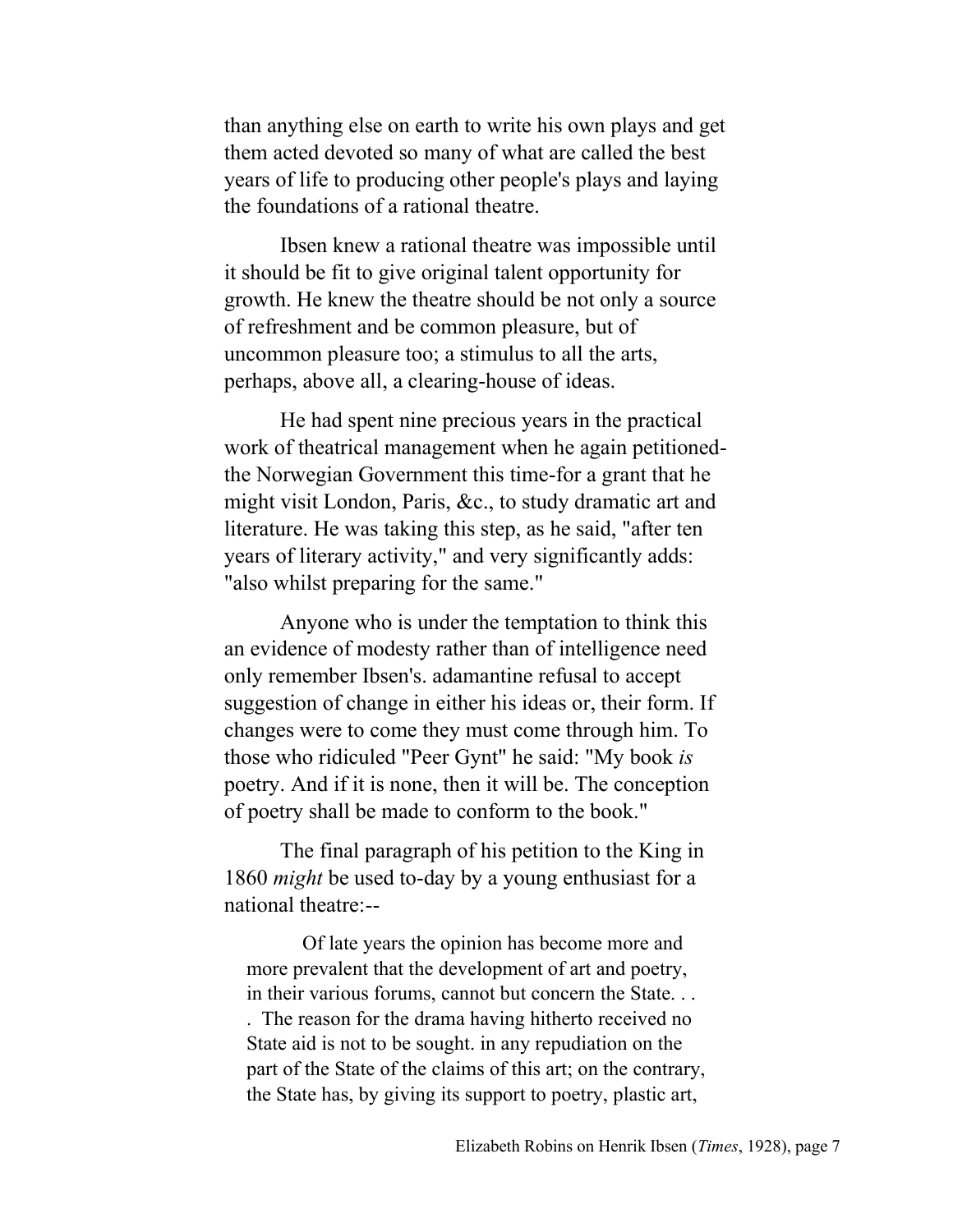painting and music, distinctly implied its recognition of the drama, which is, by its very nature, a unification of all these other forms of art., Moreover, the experience of all other countries has sufficiently established the fact that dramatic art, in every age in which it has been cultivated, has, in a higher degree than any other, shown itself an important factor in the education of the people- a very obvious explanation of which fact is to be found in the drama's more intimate and direct relation to reality; in other words, in its greater intelligibility and in its easier and more general accessibility to the whole people.

No one should be misled by Ibsen's later commentary on the comparative failure to create in Scandinavia the kind of theatre he had laboured for.

As long [he says] as a people considers it more important to build meeting-houses than theatres, as long as it is readier to support the Zulu Mission than the Art Museum, art cannot really thrive, cannot even be considered as of immediate necessity.

Ibsen could not know that his own fortunes were to belie his scorn; that the people who had been so bewildered by the newness of his dramatic forms, and so terrified by their content as to refuse him a hearing, were to compete for the honour and glory of producing his plays, and were to crown him the greatest dramatist of modern time. Though the greater genius is so much more instinctive than conscious, Ibsen must have known that, while he was busying himself with the theatre as it then was, he was not only making the theatre that was to be. He was making Henrik Ibsen. Making him again and again--which is growth, but grief, too, and renunciation. From contemplation of the later Ibsen the mind goes back to the reserved and lonely child. He is said to have had only two games, one for indoors and one for the open, both self-invented.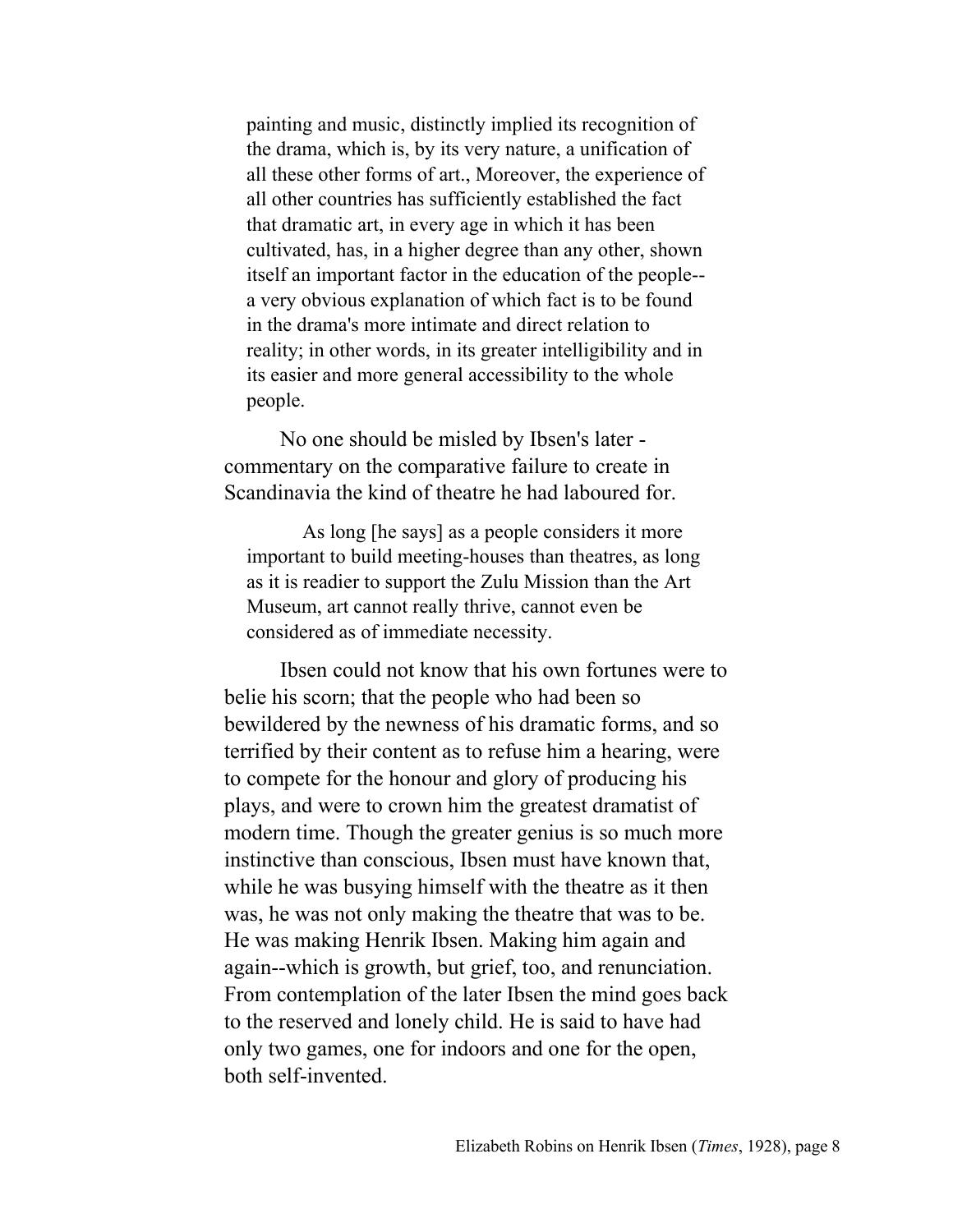#### BUILDING.

With pencils and an old paint-box, he seems to have given himself his first lessons in art. Bolting himself into a little room, "he would sit, not merely in the summer but in the winter, through the severest cold." It was found that he had "painted a great number of figures on cardboard in gaudy costumes, and afterwards cut them out and fixed them to little blocks of wood so that they would stand.". He would compose them "into various groups, some as if in conversation, others in attitudes to convey the idea that. some important event was going forward." And, in truth, the little paper men and women were right.

The one outdoor amusement the future masterbuilder dramatist was ever known to care for was " building." His sister and friend says:--

I remember among other things a fortress, to my childish apprehension a work of art, which cost him and his younger brother long and severe labour. But the fortress was not to stand long; when it was finished he took it by storm amid levelled it with the ground.

It would be hard to invent a clearer allegory for Ibsen's later mode of progress --for that passion of service to the building up of an idea, the loftiest he could at that stage conceive, and his rage of courage to destroy it, clearing the ground for home, or church, or tower that should rise higher still, till at last the only building that reached near enough to the infinite was the castle in the air—"too high for human beings."

―――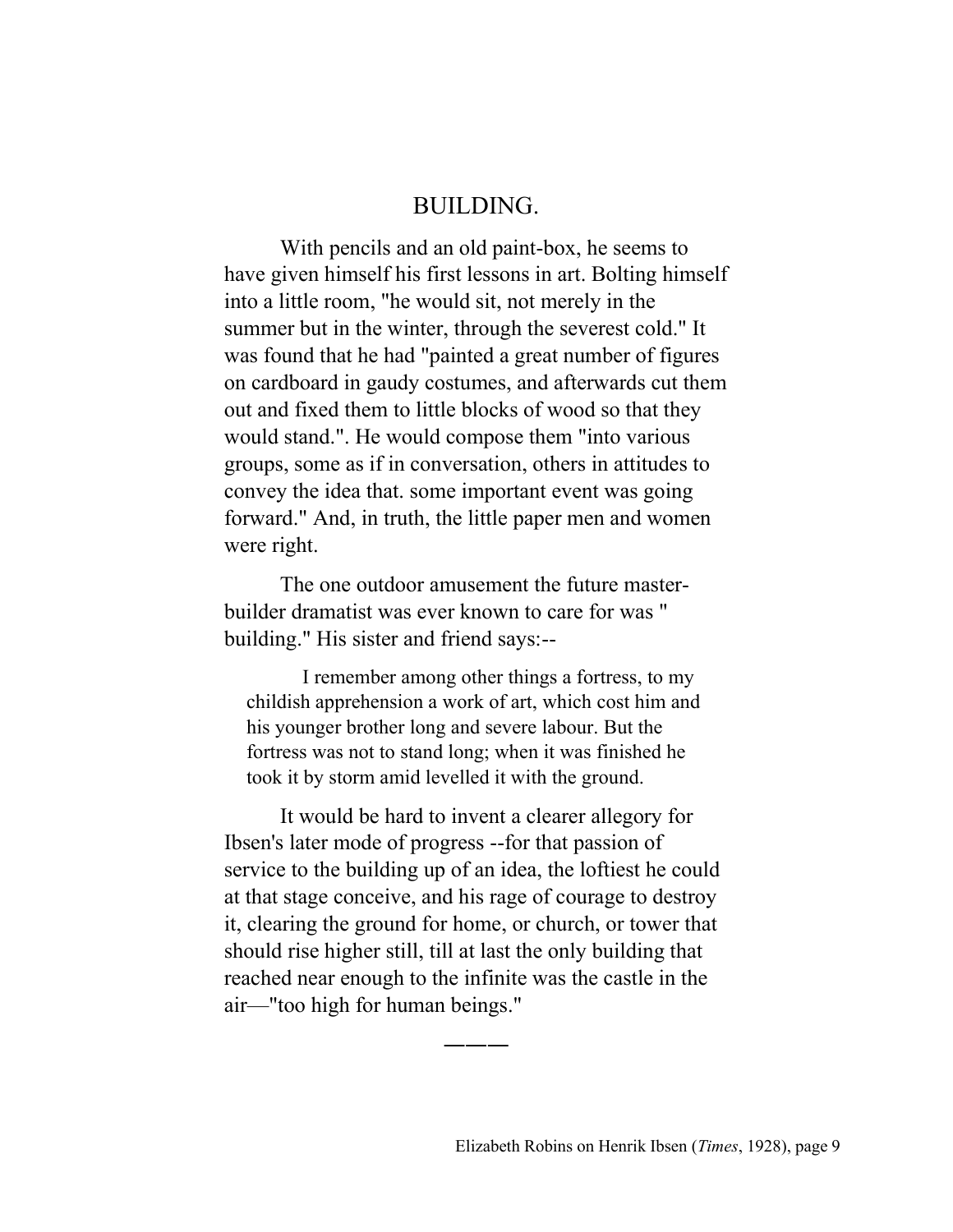## Citation:

Robins, Elizabeth. "Henrik Ibsen." *Times*, 17 Mar. 1928, p. 13+. *The Times Digital Archive*, linkgale-com.libproxy.jsu.edu/apps/doc/CS219487857/TTDA?u=jack26672&sid=TTDA&xid=3668b75d. Accessed 26 Jan. 2021.

Title Henrik Ibsen.

Author (By Elizabeth Robins.)

Date Saturday, Mar. 17, 1928

Issue Number 44844

Page Number 13

Place of Publication London, England

Language English

Document Type Article

Publication Section News

Source Library Times Newspapers Limited

Copyright Statement © Times Newspapers Limited.

Gale Document Number GALE|CS219487857

Page images follow: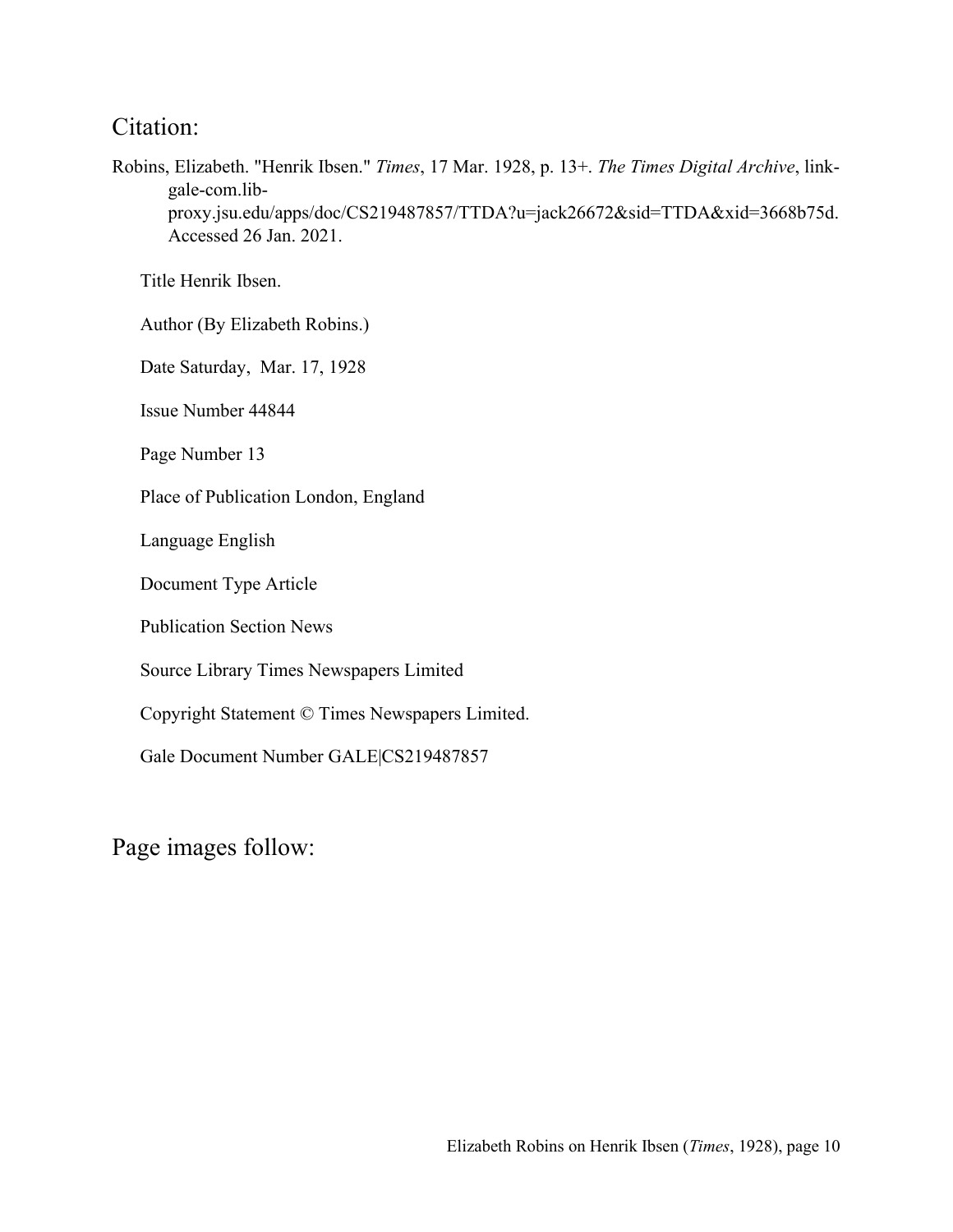#### HENRIK IBSEN.

## THE DRAMA OF IDEAS.

 ${\bf \small \begin{array}{c} \bf \small \color{red}{A} \text{ DETERMINED} \\ \text{ORIGINATOR.} \end{array}}$ N. .<br>Johnstow in Murang of the<br>John, Sara March 25, 202<br>Univ. Seight. . The approx

in in

CARY ran. OF GRI

THE NATIONAL THEATRE

ä

them. He had written as<br>the hy the Daniel Handler<br>in growing, and a series of the handler